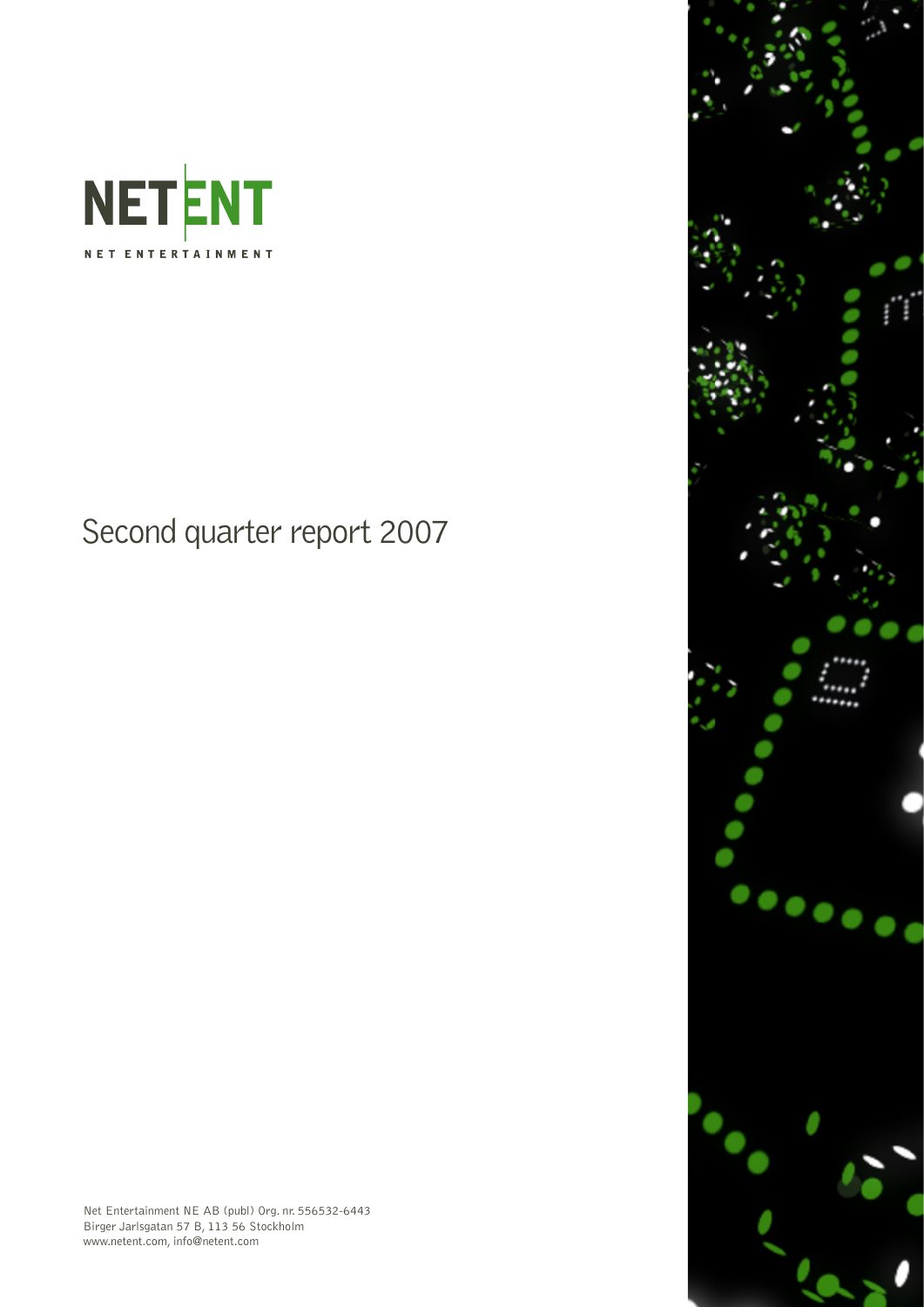# **Net Entertainment NE AB (publ)**

### **Net Entertainment interim report for second quarter 2007**

### **January - June 2007**

- Net sales increased by 40% to 62,9 (45,0) MSEK.
- Result after taxes increased by 77% to 22,3 (12,6) MSEK
- Net profit margin was 35,3 (28,1) %
- Profit per share amounted to SEK 0,56 (0,32)
- 8 new license agreements for CasinoModule™ were signed

### **April - June 2007**

- Net sales increased by 28% to 29,7 (23,2) MSEK.
- Result after taxes increased by 98% to 10,9 (5,5) MSEK
- Net profit margin was 36,6 (23,6) %
- Profit per share amounted to SEK 0,27 (0,14)
- 6 new license agreements for CasinoModule™ were signed

## **Comments from Johan Öhman, CEO**

*"Net Entertainment continues to sell successfully and eight new licensing agreements for CasinoModule™ were signed during the first half of the year. Bingos.com, one of the world's largest bingo sites, was one of the operators who, after extensive evaluation, chose CasinoModule™ to complement its existing operation.* 

*Online players are fickle and they gradually place increasing expectations on the operators' product offerings. It is becoming therefore more and more important in the struggle for market share for the operators to provide*  top of the line products. Through its domain expertise and rapid development speed, Net Entertainment *ensures its leading position in game and platform development and also increases the competitive strength of its licensees.* 

*The introduction of a new development method has been very successful and resulted in both an increase in production rate and flexibility. Despite the games gradually becoming more complex and offers a better and better gaming experience, 6-8 new games are still produced each development cycle (12 weeks).* 

*During the first six months of 2007 there were several new appointments, which are central for the company's continued growth. A young, dynamic working environment combined with a fast tempo and technical innovation make Net Entertainment an attractive employer".*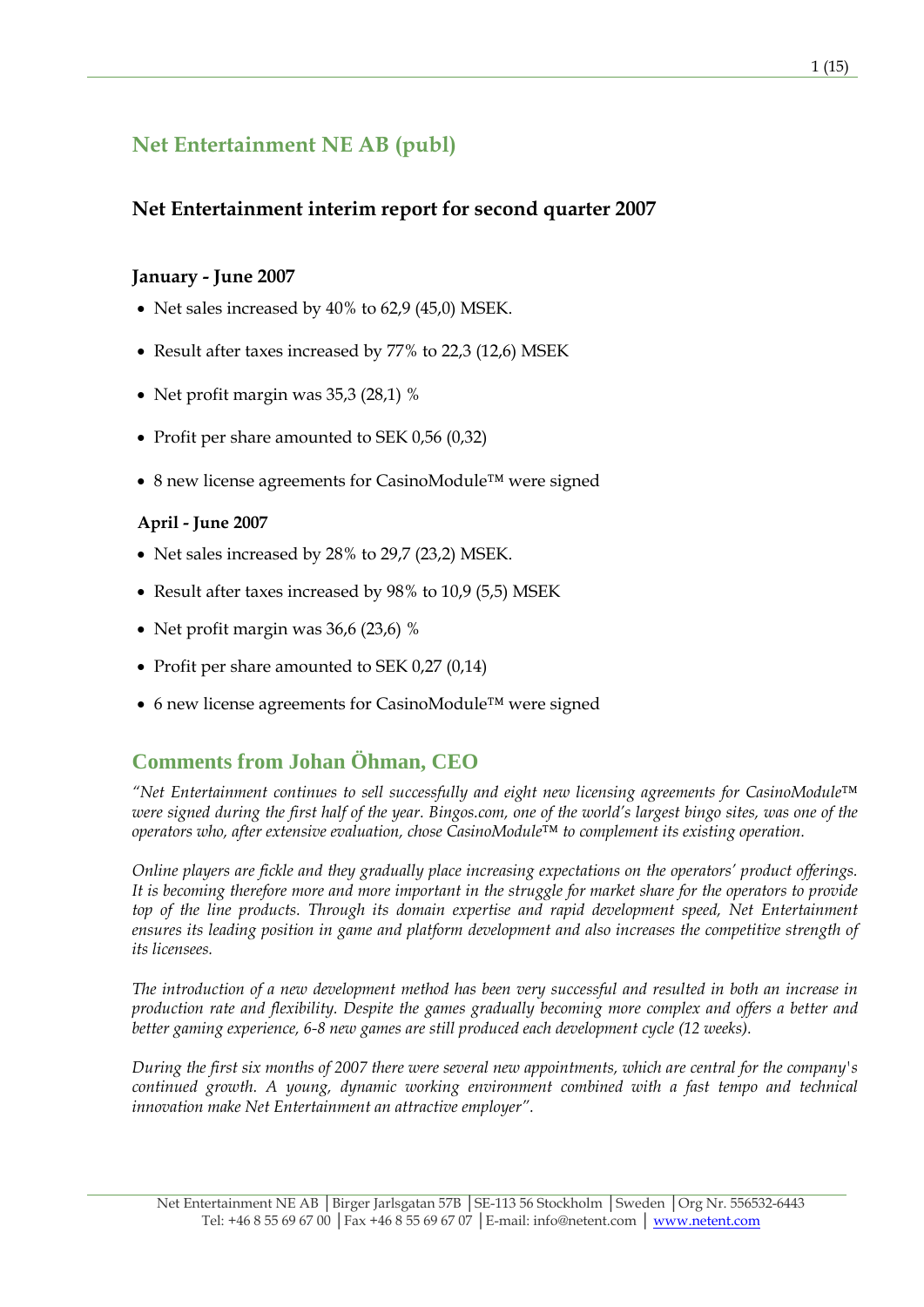### **About Net Entertainment**

Net Entertainment NE AB (Parent company with corporate identification number 556532-6443) and its subsidiary Net Entertainment Malta Ltd (together, the Group) is a leading supplier of digitally distributed software. The company was established in 1996 and has a customer base of about 45 international gaming companies. Revenues consist of royalties based on the revenues generated by the company's products and other sales revenues. Net Entertainment is a pure development company and therefore does not operate any gaming sites of its own. The company is internationally recognized as a vendor of innovative, high quality products and services.

The Group has its head office in Stockholm where all technical development is undertaken, and an office in Malta where all commercial operations including sales, marketing and product management is conducted.

The parent company has been listed on Nordic Growth Market (NGM) Equity since April 5, 2007.

### **Comments to the quarter's development**

Net sales increased to SEK 29.7 (23.2) million, an increase of 28% compared to Q2 2006. The operating margin amounted to 41.0 (35.6) percent. Six new license agreements to supply CasinoModule<sup>™</sup> were signed.

The company strengthened its organisation in both Stockholm and Malta with several new employees. In Malta, sales and marketing resources were added, giving a total of nine employees of Net Entertainment Malta at the end of the period. An agreement has been signed for a larger office in Malta, with occupancy beginning in Q3.

During the quarter, five new casinos were launched. These casinos will generate licensing revenues in coming periods.

The legal situation in Turkey remains unchanged, which resulted in reduced gaming revenues for some of the company's customers. This has negatively affected the company's revenues. Aside from the licensing revenues from casino operations in Turkey, licensing revenues increased during the quarter by slightly more than five percent compared to Q1 2007.

The dividend of SEK 0.25 per share that was determined at the annual general meeting on 21 May 2007 was carried out during May, which resulted in outgoing payments of SEK 9.9 million.

### *The market*

The market for online gaming has displayed strong growth during the past five years with an annual future expected growth rate of 20%. Total sales for online gaming as a whole is expected to exceed USD 20 billion during 20071.

Net Entertainment view the conditions for continued market expansion as good. The market for online gaming is maturing with clear indications of a consolidation phase emerging. As a result, the market will, moving forward, be dominated by a few increasingly large operators which will increase demand for best-of-breed solutions. At the same time, online operators are gradually extending their product range by adding new products, thereby turning into gaming portals. This helps attract new players and increasing revenues from existing customers through cross-sales. All in all, this development benefits Net Entertainment and the company will take an active role in the market restructuring.

1) Christiansen Capital Advisor's Global Internet Gambling Revenues Estimates and Projections 2001-2010, 2005.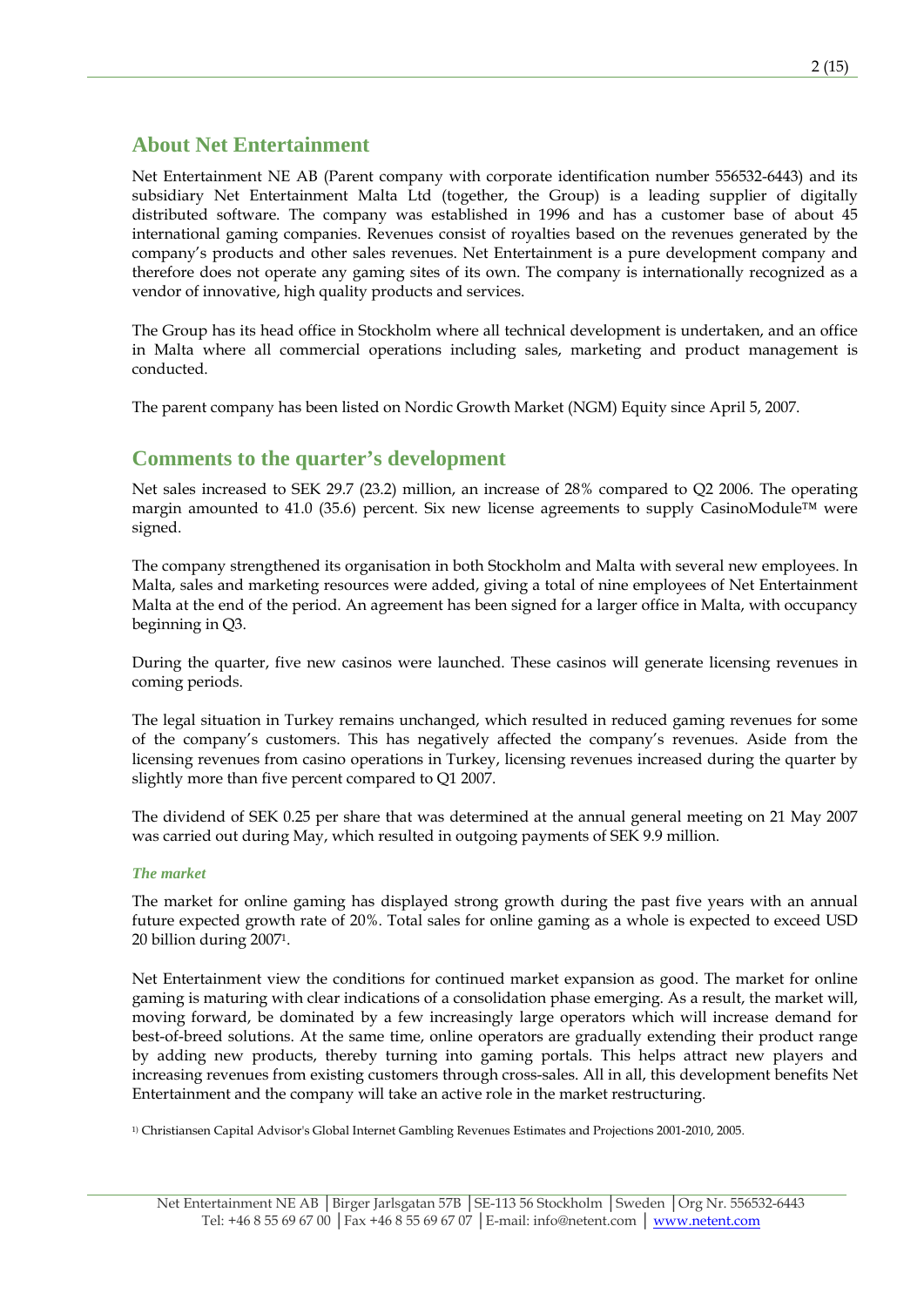The company's customers consist primarily of sport betting sites whose average end user are males, 25-35 years of age. At the same time, according to eCogras's report2 from January 2007, women form a growing player segment that sport betting sites generally do not address. New operators emerging that address new target groups (for instance bingo sites) therefore constitute an interesting market segment. Net Entertainment actively works to develop games that address the preferences of different types of players.

Legal developments within the EU gives increasing opportunities for Net Entertainment's customers to conduct their business. The European Court of Justice has in a series of rulings, most recently in the Placanica case, displayed a consistent negative standpoint towards the gaming monopolies. The impact on a national level has so far however been modest. It is the company's assessment that, over time, we will see a regulated gaming market giving completely new possibilities for the operators whilst also introducing new requirements. Net Entertainment is well equipped for this development. For instance, CasinoModule™ already support the standards for player protection set by the organisation G4.

#### *Competitors*

Even if the market for online gaming is large and growing, the supplier side is dominated by a small number of players. Net Entertainment has six primary competitors: Boss Media, Chartwell, Cryptologic, Playtech, Microgaming and Real Time Gaming. All of these have a significantly wider product portfolio than Net Entertainment and many have focused on the poker market in recent years.

Net Entertainment has chosen to focus on casino games as a well-defined market segment and therefore develops casino solutions of the highest class. This has proven to be a very successful strategy. The management's assessment is that the company has a market share of about 10%, based on Net Entertainment as supplier of casino games to around 10 of the 100 largest sport betting sites.

#### *Pricing*

The license fees for casino solutions have risen in absolute terms during recent years. This trend is driven by the operators' increasing business volumes. During the same period, the royalty level decreased somewhat but this trend seems to have stabilised.

#### *New agreements and customers*

During the quarter, new agreements for delivery of CasinoModule™ were signed with six operators: Tower Gaming, Wauw Gaming, Begawin, Bingos, GoldBet and Fun City Casino. These casinos will all be launched during autumn 2007.

### **Net sales and profit/loss for H1**

The Group's net sales for H1 amounted to SEK 62.9 (45.0) million, an increase of 40% compared to H1 2006. Operating profit for H1 increased 31% to SEK 24.7 (18.9) million. Profit/loss after tax amounted to SEK 22.3 (12.6) million, which corresponds to SEK 0.56 (0.32) per share.

### **Cash and cash equivalents, financing and financial position for H1**

The Group's cash flow from operating activities during H1 amounted to SEK 15.5 (11.9) million. Cash flow from investing activities was negative in an amount of SEK 6.0 (negative 5.6) million. Cash flow from financing activities was negative in an amount of SEK 9.9 million. The Group's cash and cash equivalents amounted to SEK 12.9 million at June 30, 2007.

2) An Exploratory Investigation into the Attitudes and Behaviours of Internet Casino and Poker Players, commissioned by eCOGRA (e-Commerce and Online Gaming Regulation and Assurance), January, 2007.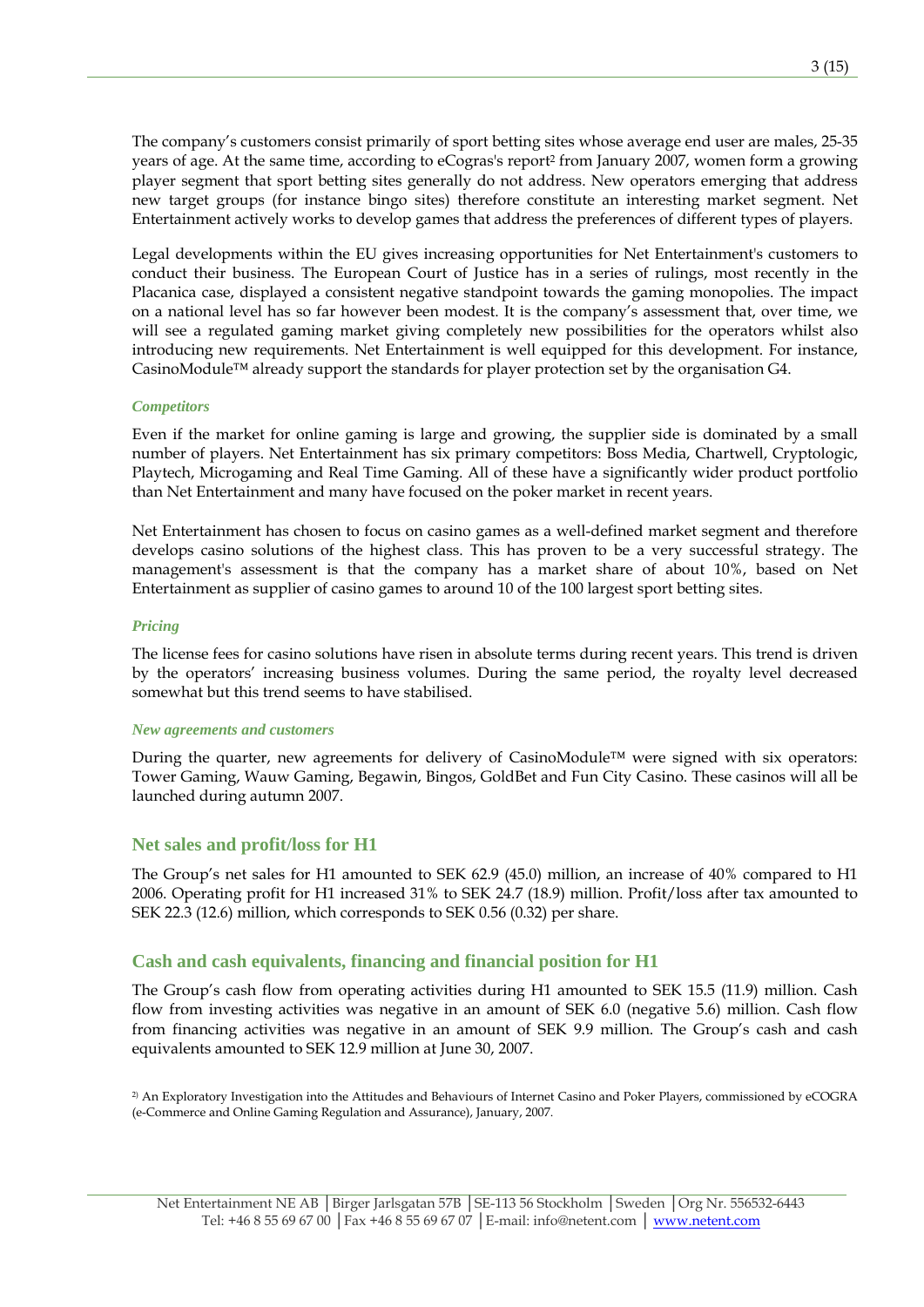### **Investments during H1**

The Group's net investments in intangible assets during the period amounted to SEK 4.6 (3.8) million, and property, plant, and equipment amounted to SEK 1.3 (1.8) million.

### **Personnel and organisation**

At the end of the period, the Group had 59 (36) employees of which 27 (22) percent were women. Including subcontractors, the total head-count was 73 persons. Personnel costs during the period amounted to SEK 9.4 (6.6) million.

At the end of the quarter, 9 persons were employed by the subsidiary Net Entertainment Malta Ltd. The Maltese company is responsible for sales, account management, business development, product management and marketing.

### **Parent company**

The parent company's revenues for the quarter amounted to SEK 21.3 million compared with SEK 22.6 million for 2006. The corresponding numbers for the six month period is SEK 41.2 million, compared with SEK 44.3 million. Operating profit for the quarter amounted to SEK 5.1 (negative 0.9) million for the first six months to SEK 6.5 (10.4) million. Profit after taxes for the quarter amounted to SEK 3.6 (negative 1.1) million and for the first six months to SEK 4.7 (6.7) million. Cash and cash equivalents in the parent company amounted to SEK 3.2 million on June 30, 2007.

Decreased revenues in the parent company result from Net Entertainment currently having a higher share of revenues in Malta where the company's customers are located.

### **Events after the end of the quarter**

CasinoModule version 3.8 was released July 16, and included five new games and extended management functionality. The new games have been very well received.

### **Outlook ahead**

Net Entertainment view market developments as positive, and it is the company's assessment that the current market situation will not change during 2007. The company has a strong customer base that includes several leading operators. Having a market-leading product and strong service offering improves competitiveness for existing customers whilst it also attracts new operators.

Net Entertainment's financial objective is that sales growth shall be higher than the market average (in respect of comparative companies) and that the operating margin on EBIT-level shall exceed 35%.

### **Accounting principles**

#### *Preparation of the report*

This interim report has been prepared in accordance with IAS 34 Interim Financial Reporting and follows the provisions of the Swedish Financial Accounting Standards Council's recommendation RR31 Interim Financial Reporting for Groups. The parent company's report has been prepared in accordance with the Swedish Annual Accounts Act and RR 32 Accounting for Legal Entities. The same accounting principles and definitions for key ratio and calculation methods have been used as in the previous annual report. All figures are given in SEK thousands if not indicated otherwise.

#### *Segment reporting*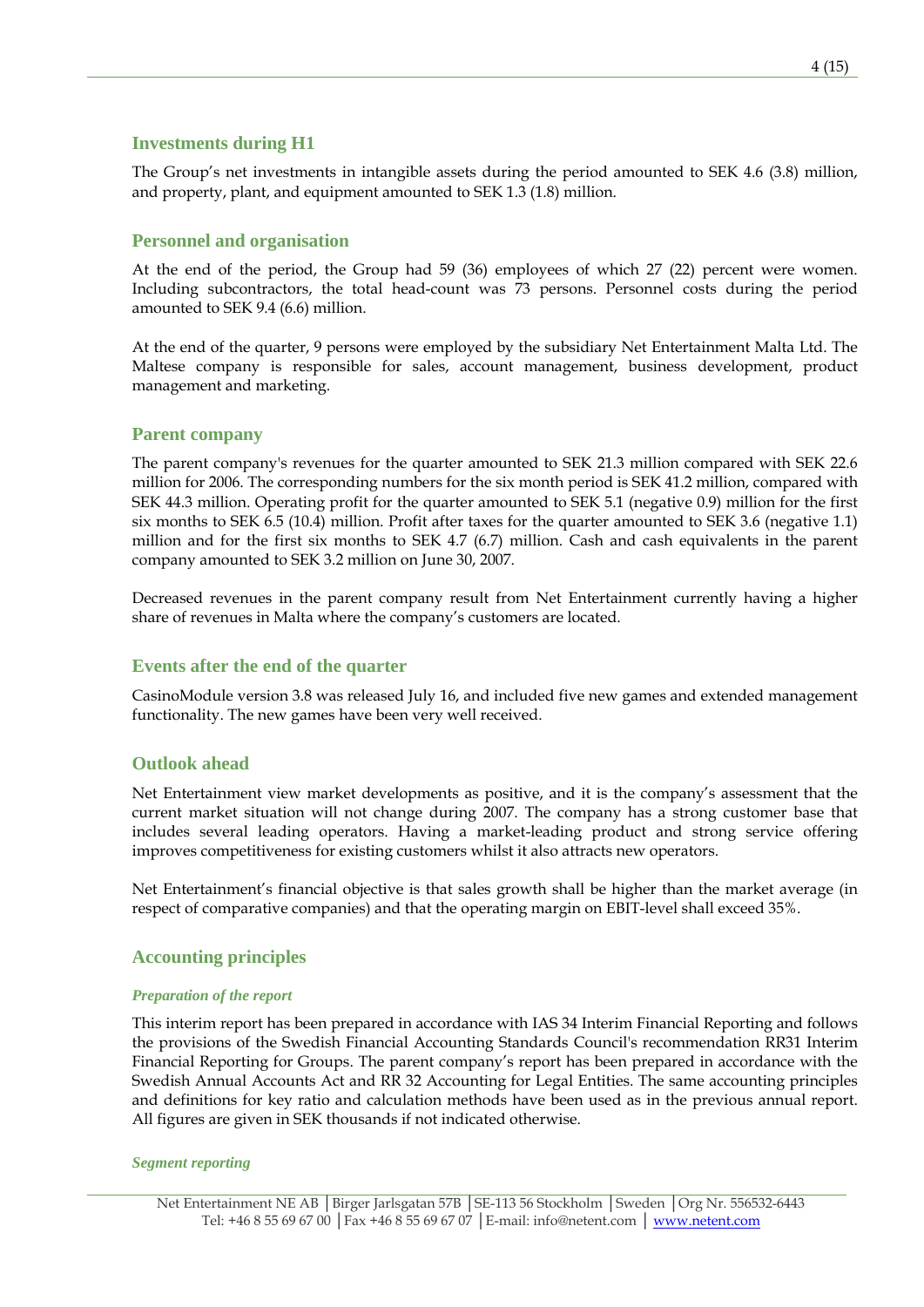The company's core product, CasinoModule™, represented the majority of revenues during the period. Geographically, Net Entertainment's partners (the operators) offer gaming to their customers in many different countries. Net Entertainment does not have access to information about the end customer (the player) and therefore can not determine where gaming revenues originate geographically. Net Entertainment's direct customer's domicile is governed by other reasons than proximity to the local market, for instance suitable gaming legislation, taxation reasons, or other reasons. The benefit of the Internet is that it is a global, cross-border distribution form where gaming site owners can be domiciled anywhere in the world and still serve many local markets around the world. To divide operations into geographical segments according to these companies' addresses would fail to provide relevant information. Even the Net Entertainment Group's operations are spread geographically in the same way for primarily legal and market reasons.

### **Risks**

Net Entertainment is exposed to certain risks in its operation that can affect the result to a smaller or larger extent. These can be divided into industry/operational risks, and financial risks. The management's general view of the risks that may affect operations has not changed significantly compared with the description given in the most recently published annual report. The description below is a summary. For a detailed description of the risk profile, see Net Entertainment's annual report 2006, pages 10-11 and page 32.

### *Industry and operational risks*

As specific industry-related operational risks it is noted that since gaming is regulated by law on most national markets, Net Entertainment as casino game supplier and its customers are dependent on the legal situation of the gaming industry, and can be significantly affected by political decisions and legal changes. Net Entertainment has a class 4 license in Malta, which means that the company is permitted to operate hosting for its customers. It is crucial that this license is maintained and extended. Net Entertainment since 2005 is also a member of the organisation G4, which works to prevent gaming addiction (despite the fact that the company itself does not have any gaming operations) and CasinoModule™ has been adapted to follow the guidelines given.

Other operational risks include the company's dependency on maintaining the technical competence of their personnel, protecting internally developed products, intellectual property and contracts and maintaining larger customer contracts. The company's competitors and general market swings naturally also affect the company's situation.

Net Entertainment is not insensitive to market swings, but they do not significantly affect the company.

### *Financial risks*

The Group's results are exposed to changes in exchange rates as the majority of its sales are in Euro, and costs (transaction exposure) are mostly in Swedish kronor. Net Entertainment does not currently hedge this portion.

Profit/loss and equity are also affected by changes in exchange rates when foreign subsidiaries' results as well as assets and liabilities are translated to SEK (translation exposure). Foreign subsidiaries' equity is not currently hedged. The foreign companies are financed mainly through shareholders' equity and intragroup loans in the parent company's national currency. The Group's operation in Malta has until now been exempted from VAT. The Maltese authorities are currently reviewing their regulations on foreign gaming companies, but it is not currently possible to gain a clear understanding of possible pending regulatory changes. If portions of the company's operations become subject to VAT, it will most likely affect the result negatively.

### **Future reporting**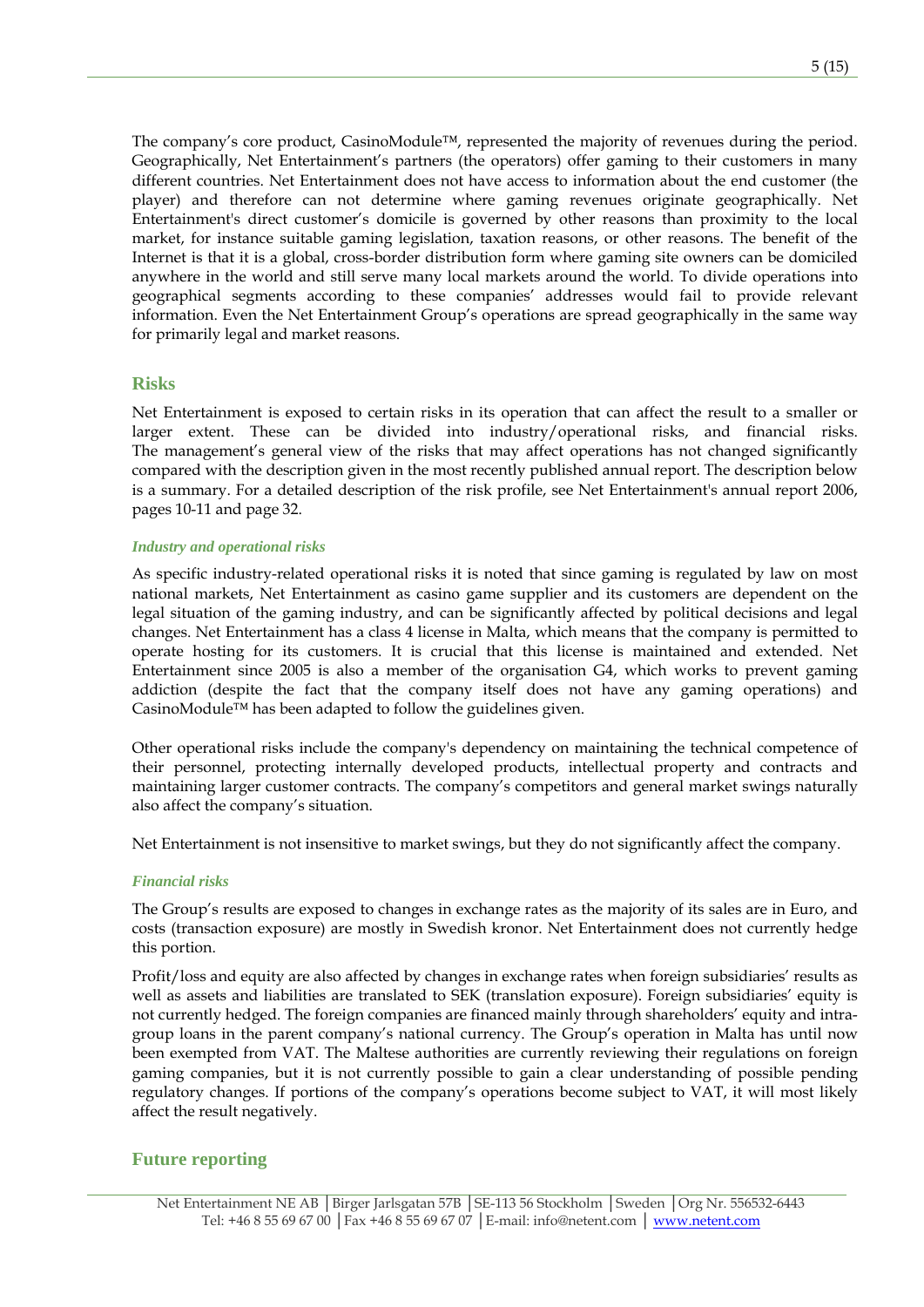The quarterly report for the period July - September 2007 will be published November 5, 2007.

The Board of Directors and CEO assure that the H1 interim report gives a true overview of the company and Group's operations, position and result, as well as describes significant risks and instability factors that the affect the company and Group members.

Stockholm, 13 August 2007.

Johan Öhman Chief Executive Officer

Pontus Lindwall **Ann-Catrine Appelquist** Rolf Blom

Chairman of the Board Board Member Board Member

John Wattin Einar Gunnar Gudmundsson Board Member Board Member

This interim report has not been subject to review by the company's auditor.

*Questions may be directed to:*  Johan Öhman Chief Executive Officer Phone: +46(0)8-556 967 00 [johan.ohman@netent.com](mailto:johan.ohman@netent.com) Website: **[www.netent.com](http://www.netent.com/)**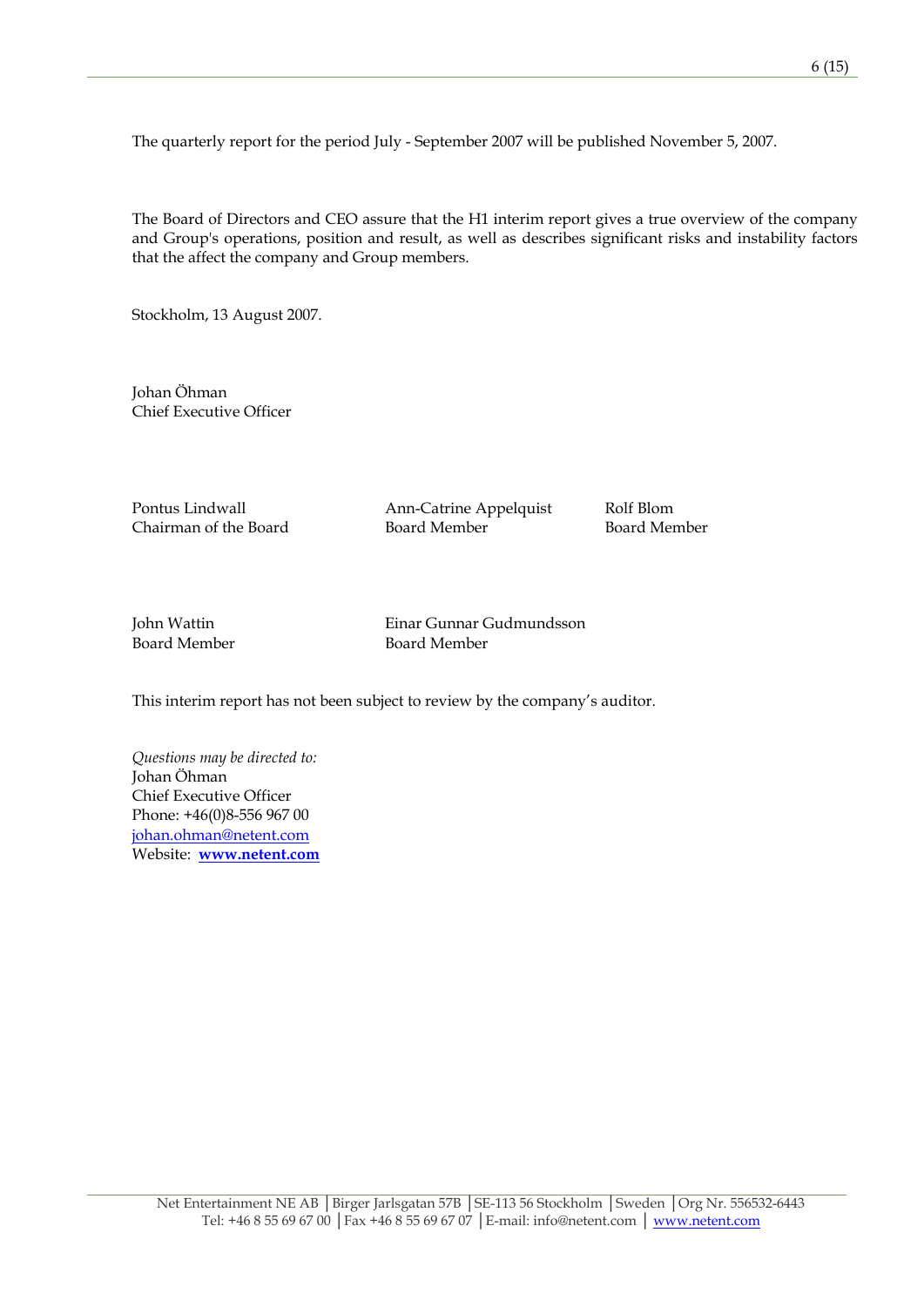# **Income statement summary for the Group**

|                                                 | April-June | April-June | Jan-June | Jan-June | Jan-Dec  |
|-------------------------------------------------|------------|------------|----------|----------|----------|
|                                                 | 2007       | 2006       | 2007     | 2006     | 2006     |
|                                                 |            |            |          |          |          |
| Revenues                                        | 29 697     | 23 24 6    | 62861    | 45 013   | 99 475   |
| Other revenue                                   | $-28$      | $\Omega$   | 461      | 19       | 298      |
| Capitalized work for own use                    | 2 3 9 3    | 2 2 8 4    | 4 6 20   | 3 3 4 0  | 6 600    |
| Other external expenses                         | $-8777$    | $-8867$    | $-18846$ | $-14084$ | $-33915$ |
| Personnel expenses                              | $-9400$    | $-6564$    | $-20611$ | $-12437$ | $-26007$ |
| Depreciation                                    | $-1748$    | $-1245$    | $-3740$  | $-2266$  | $-4407$  |
| Other operating expenses                        | 36         | $-581$     | -47      | $-668$   | $-1243$  |
| Operating profit                                | 12 173     | 8 2 7 3    | 24 698   | 18 917   | 40 801   |
| Financial revenue                               | 239        | $-7$       | 238      | $\Omega$ | 237      |
| Financial expense                               | $-132$     | $-631$     | $-136$   | $-1119$  | $-1195$  |
| Profit before tax                               | 12 280     | 7635       | 24 800   | 17798    | 39843    |
| Tax                                             | $-1411$    | $-2139$    | $-2464$  | $-5159$  | $-11361$ |
| Profit for the period                           | 10 869     | 5496       | 22 3 36  | 12639    | 28 4 82  |
| Attributable to:                                |            |            |          |          |          |
| Parent company's shareholders                   | 10869      | 5496       | 22 3 36  | 12 639   | 28 4 82  |
| Earnings per share (before/after dilution, SEK) | 0.27       | 0.14       | 0.56     | 0.32     | 0.72     |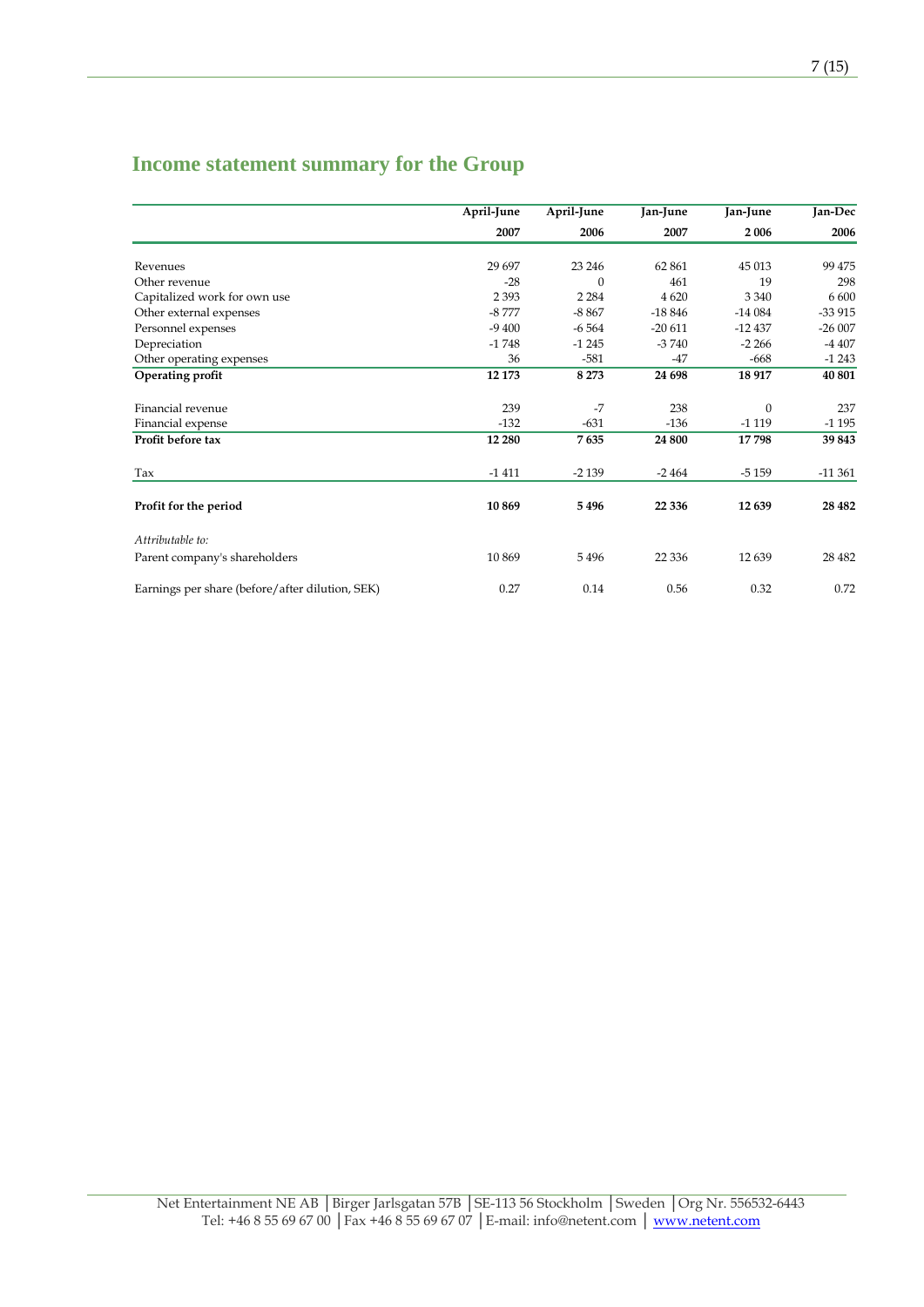|                              | April-June   | April-June | Jan-June | Jan-June | <b>Jan-Dec</b> |
|------------------------------|--------------|------------|----------|----------|----------------|
|                              | 2007         | 2006       | 2007     | 2 0 0 6  | 2006           |
|                              |              |            |          |          |                |
| Revenues                     | 21 25 3      | 22 607     | 41 238   | 44 3 31  | 110 022        |
| Other revenue                | $-28$        | 2          | 461      | 46       | 293            |
| Capitalized work for own use | 2 3 9 3      | 1818       | 4 6 20   | 3 3 4 0  | 6 600          |
| Other external expenses      | $-8090$      | $-7831$    | $-16806$ | -12 870  | -43 976        |
| Personnel expenses           | $-9262$      | $-6604$    | $-20338$ | $-12443$ | $-25963$       |
| Depreciation                 | $-1204$      | $-1245$    | $-2675$  | $-2266$  | $-4275$        |
| Other operating expenses     | $\mathbf{0}$ | $-9598$    | $-1$     | $-9721$  | $-1127$        |
| Operating pro?t              | 5 0 6 2      | $-851$     | 6499     | 10 4 15  | 41 574         |
| Financial revenue            | 122          | 23         | 122      | 30       | 193            |
| Financial expense            | $-132$       | $-661$     | $-136$   | $-1149$  | $-1253$        |
| Pro?t before tax             | 5 0 5 2      | $-1489$    | 6485     | 9 2 9 7  | 40 514         |
| Appropriations               |              |            |          |          | $-1702$        |
| Tax                          | $-1414$      | 416        | $-1816$  | $-2604$  | $-10885$       |
| Profit for the period        | 3638         | $-1073$    | 4 6 6 9  | 6693     | 27927          |

# **Income statement summary for the parent company**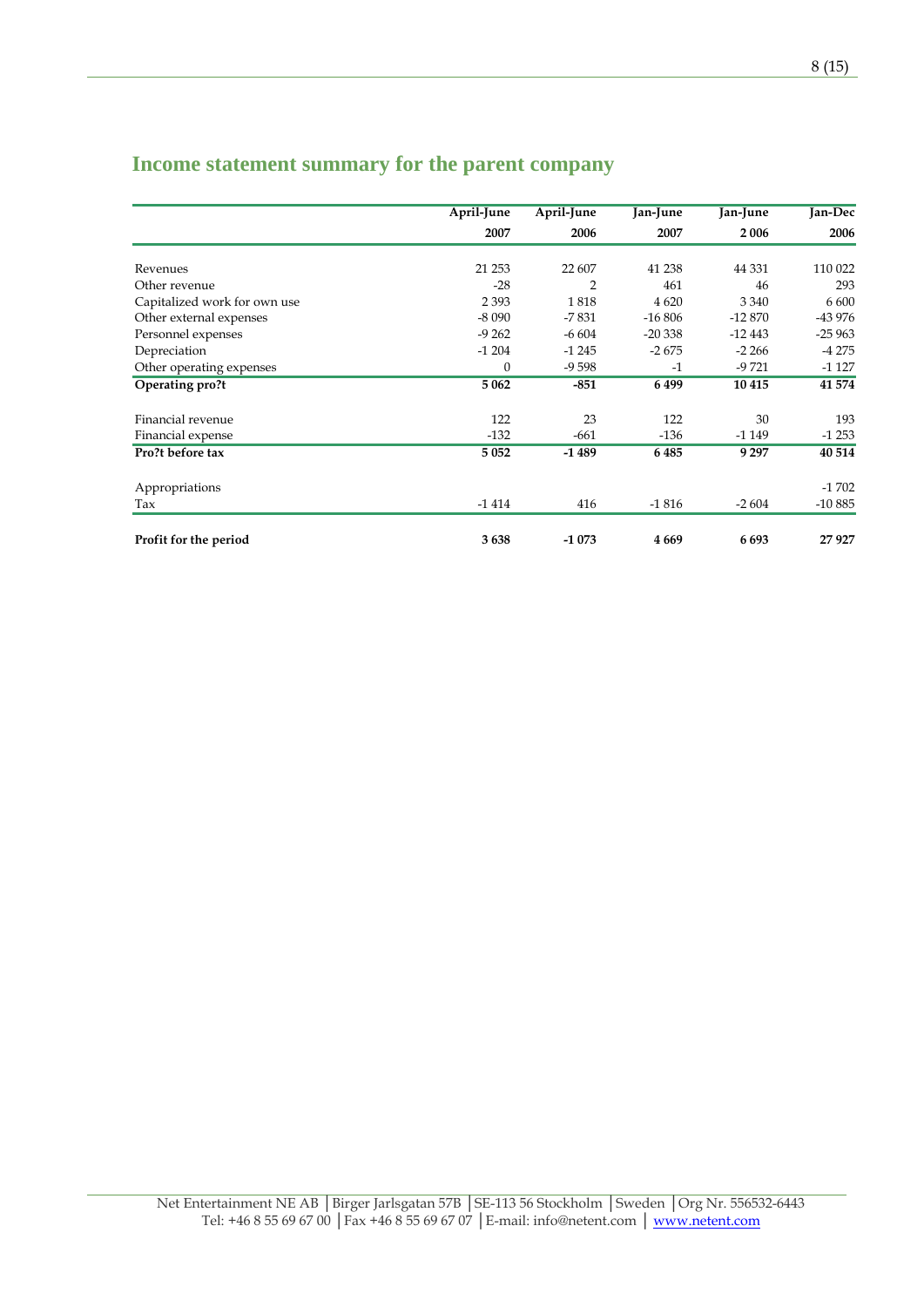## **Balance sheet summary for the Group**

| <b>ASSETS</b>                         | June 30, 2007 | June 30, 2006 | Dec 31, 2006             |
|---------------------------------------|---------------|---------------|--------------------------|
|                                       |               |               |                          |
| Intangible assets                     | 21 877        | 10 5 28       | 19534                    |
| Property, plant, and equipment        | 4 7 2 3       | 2 3 8 9       | 4 7 2 2                  |
| Other long-term receivables           | 31            | 79            | 42                       |
| Total non-current assets              | 26 631        | 12 9 96       | 24 298                   |
|                                       |               |               |                          |
| Accounts receivable                   | 6 0 9 5       | 6 1 8 6       | 5 3 8 6                  |
| Prepaid expenses and accrued revenues | 10 961        | 6844          | 7889                     |
| Current income tax recoverable        | 1875          | 174           | $\overline{\phantom{0}}$ |
| Other receivables                     | 387           | 1568          | 5935                     |
| Cash and cash equivalents             | 12 901        | 11 810        | 13 0 53                  |
| <b>Total current assets</b>           | 32 219        | 26 5 82       | 32 263                   |
| <b>TOTAL ASSETS</b>                   | 58 850        | 39 578        | 56 561                   |

| <b>EQUITY AND LIABILITIES</b>                        | June 30, 2007 | June 30, 2006 | Dec 31, 2006 |
|------------------------------------------------------|---------------|---------------|--------------|
|                                                      |               |               |              |
| Share capital                                        | 1 1 9 1       | 1 0 2 1       | 1 1 8 7      |
| Other capital contributions                          | 34 200        | 34 204        | 34 204       |
| Reserves                                             | $-181$        | $-298$        | $-232$       |
| Retained earnings including profit/loss for the year | $-6622$       | $-10457$      | $-19069$     |
| Total equity                                         | 28 5 88       | 24 470        | 16 090       |
| Deferred tax liabilities                             | 835           | 359           | 835          |
| Total non-current liabilities                        | 835           | 359           | 835          |
| Accounts payable                                     | 6488          | 4 0 0 6       | 3 1 5 9      |
| Current tax liabilities                              | 7408          | 5 1 5 9       | 5 1 7 2      |
| Other liabilities                                    | 6943          | 488           | 21 047       |
| Accrued expenses and prepaid revenue                 | 8588          | 5096          | 10 258       |
| <b>Total current liabilities</b>                     | 29 4 27       | 14749         | 39 636       |
| <b>TOTAL EQUITY AND LIABILITIES</b>                  | 58 850        | 39 578        | 56 561       |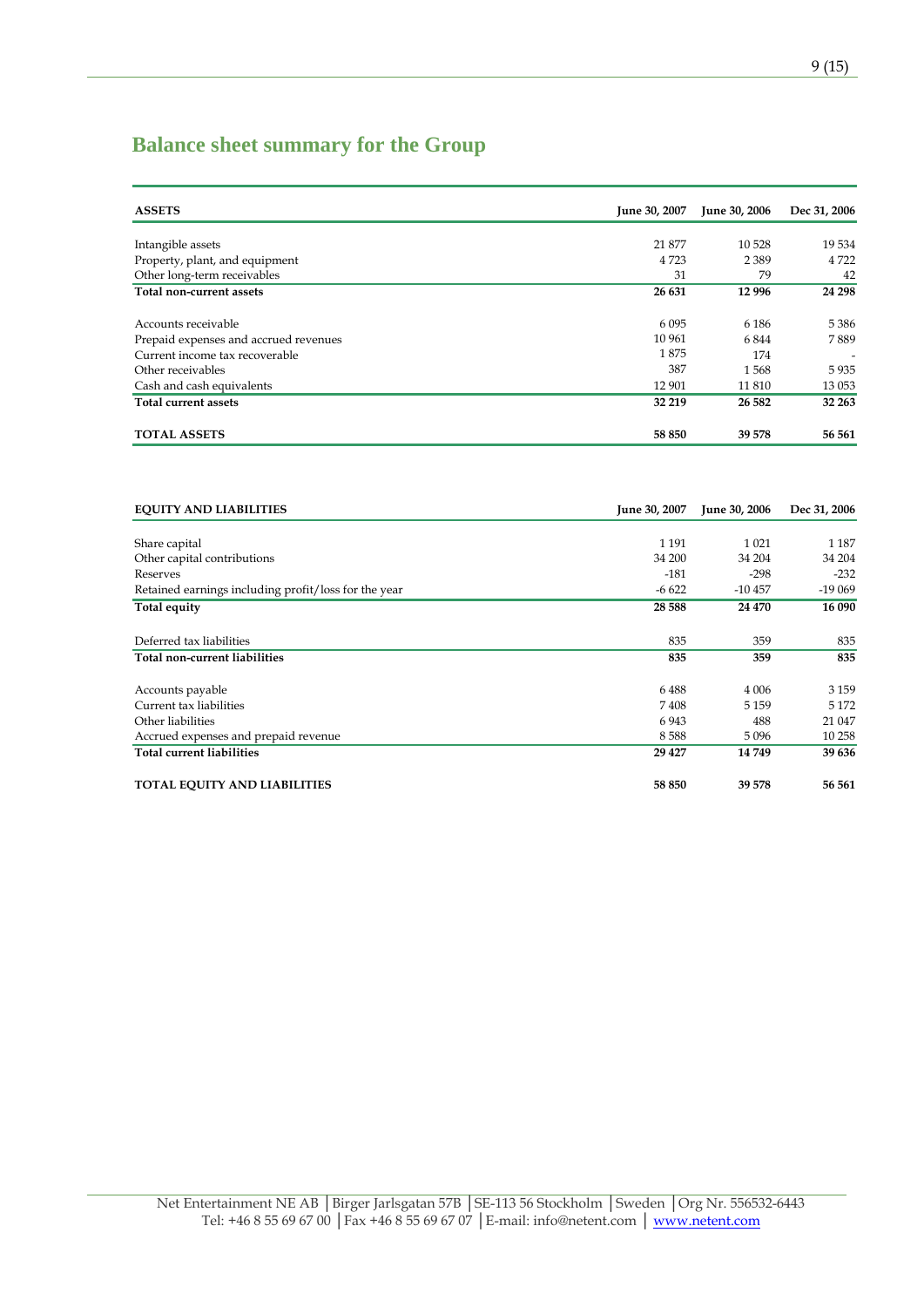## **Balance sheet summary for the parent company**

| <b>ASSETS</b>                         | June 30, 2007 | June 30, 2006 | Dec 31, 2006 |
|---------------------------------------|---------------|---------------|--------------|
| Intangible assets                     | 14 8 93       | 10 033        | 11 9 21      |
| Property, plant, and equipment        | 1745          | 2 3 8 9       | 4722         |
| Shares in subsidiaries                | 216           | 138           | 142          |
| Other long-term receivables           | 43            | 43            | 42           |
| <b>Total non-current assets</b>       | 16897         | 12 603        | 16827        |
| Accounts receivable                   |               | 1 3 2 6       | 2965         |
| Receivables from Group companies      | 24 5 99       | 2067          | 15 5 28      |
| Prepaid expenses and accrued revenues | 819           | 6832          | 4528         |
| Current income tax recoverable        | 1875          | 1692          |              |
| Other receivables                     | 33            | 3567          | 5935         |
| Cash and cash equivalents             | 3 2 0 4       | 10798         | 6 1 2 7      |
| <b>Total current assets</b>           | 30 530        | 26 28 2       | 35 083       |
| <b>TOTAL ASSETS</b>                   | 47 427        | 38 885        | 51 910       |
| <b>EQUITY AND LIABILITIES</b>         | June 30, 2007 | June 30, 2006 | Dec 31, 2006 |
| Share capital                         | 1 1 9 1       | 1 0 2 1       | 1 1 8 7      |
| Statutory reserve                     | 38            | 204           | 38           |
| Retained earnings                     | 3650          | 9 9 0 4       | $-14385$     |
| Profit for the period                 | 4 6 6 9       | 6693          | 27 9 27      |
| Total equity                          | 9548          | 17822         | 14767        |
| Deferred tax liabilities              | 2982          | 1 2 8 0       | 2982         |
| Total non-current liabilities         |               |               |              |
|                                       |               |               |              |
| Accounts payable                      | 6488          | 3472          | 3 1 5 9      |
| Liabilities to Group companies        | 10778         | 8057          | 377          |
| Current tax liabilities               | 6756          | 2603          | 5 1 7 2      |
| Other liabilities                     | 5444          | 555           | 21 048       |
| Accrued expenses and prepaid revenue  | 5431          | 5 0 9 6       | 4 405        |
| <b>Total current liabilities</b>      | 34 897        | 19 783        | 34 161       |
| TOTAL EQUITY AND LIABILITIES          | 47427         | 38 885        | 51 910       |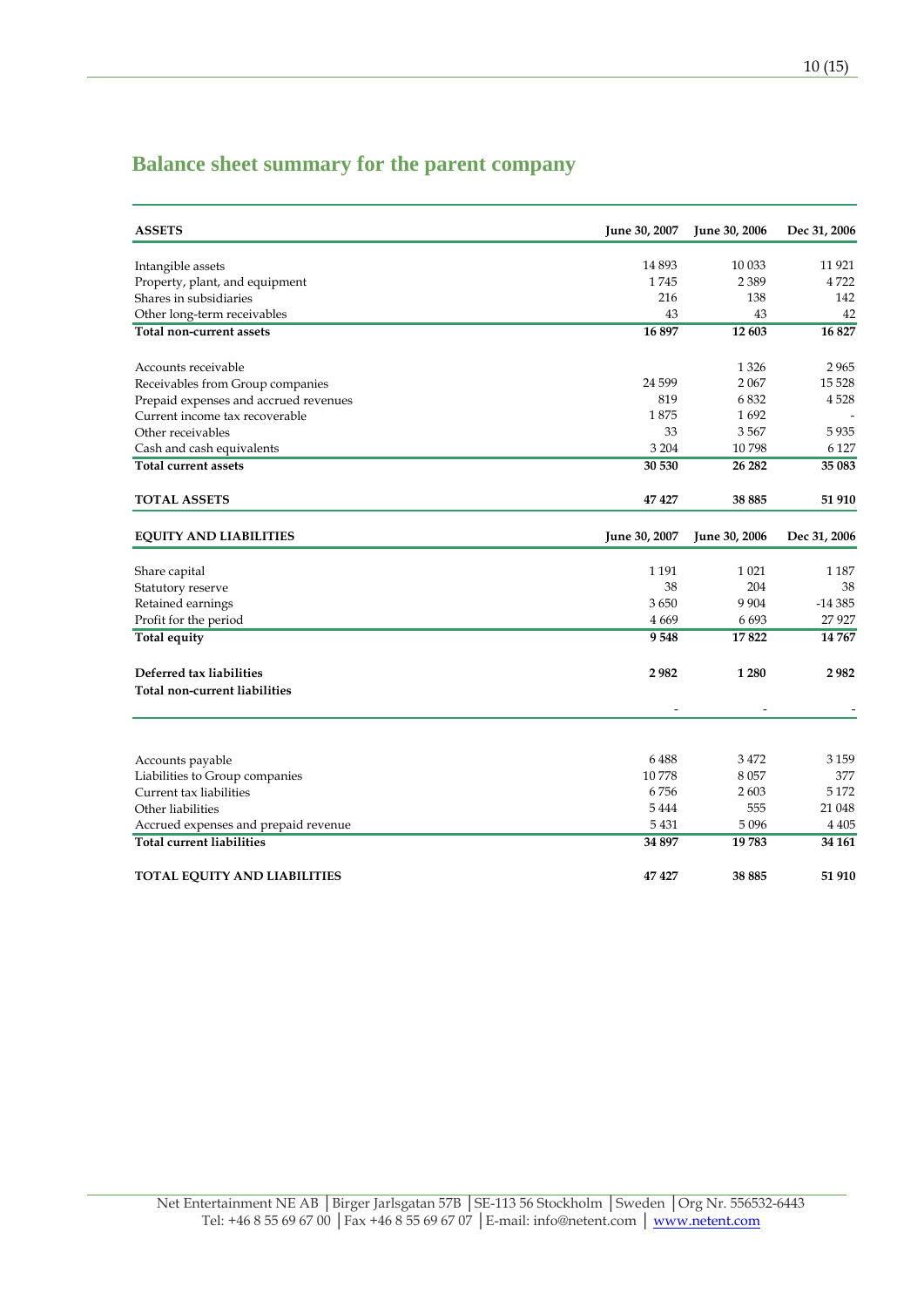## **The Group's key business ratios**

|                                                        | April-June | April-June | Jan-June   | Jan-June   | Jan-Dec    |
|--------------------------------------------------------|------------|------------|------------|------------|------------|
|                                                        | 2007       | 2006       | 2007       | 2006       | 2006       |
|                                                        |            |            |            |            |            |
| Sales (SEK thousands)                                  | 29 6 69    | 23 24 6    | 63 3 23    | 45 032     | 99773      |
| Operating pro?t (SEK thousands)                        | 12 173     | 8 2 7 3    | 24 698     | 18 9 17    | 40 801     |
| Pro?t before tax (SEK thousands)                       | 12 280     | 7635       | 24 800     | 17798      | 39 843     |
| Profit/loss for the period (SEK thousands)             | 10869      | 5496       | 22 3 36    | 12639      | 28 4 82    |
| Operating margin (percent)                             | 41.0       | 35.6       | 39.0       | 42.0       | 40.9       |
| EBIT margin (percent)                                  | 41.8       | 35.6       | 39.4       | 42.0       | 41.1       |
| Profit margin (percent)                                | 41.4       | 32.8       | 39.2       | 39.5       | 39.9       |
| Net profit margin (percent)                            | 36.6       | 23.6       | 35.3       | 28.1       | 28.6       |
| Return on investment on shareholders' equity (percent) |            |            |            |            | 201.9      |
|                                                        | 38.62      | 25.27      | 99.99      | 69.07      |            |
| Equity/assets ratio (percent)                          | 48.6       | 61.8       | 48.6       | 61.8       | 28.4       |
| Quick ratio (percent)                                  | 109.5      | 180.2      | 109.5      | 180.2      | 65.1       |
| Net interest-bearing liabilities (SEK thousands)       | $-12901$   | $-11810$   | $-12901$   | $-11810$   | $-13053$   |
| Net debt/equity ratio (times)                          | $-0.5$     | $-0.7$     | $-0.5$     | $-0.7$     | $-0.8$     |
| Average number of employees                            | 60         | 37         | 60         | 35         | 43         |
| Number of employees at period's end                    | 59         | 36         | 59         | 36         | 53         |
| Profit/loss per share                                  | 0.27       | 0.14       | 0.56       | 0.32       | 0.72       |
| Shareholders' equity per share (SEK)                   | 0.72       | 0.62       | 0.72       | 0.62       | 0.41       |
| Cash flow per share (SEK)                              | 0.29       | $-0.09$    | 0.00       | 0.16       | 0.19       |
| Average number of outstanding shares                   | 39 553 716 | 39 553 720 | 39 553 716 | 39 553 720 | 39 553 720 |
| Number of outstanding shares at the period's end       | 39 553 716 | 39 553 720 | 39 553 716 | 39 553 720 | 39 553 716 |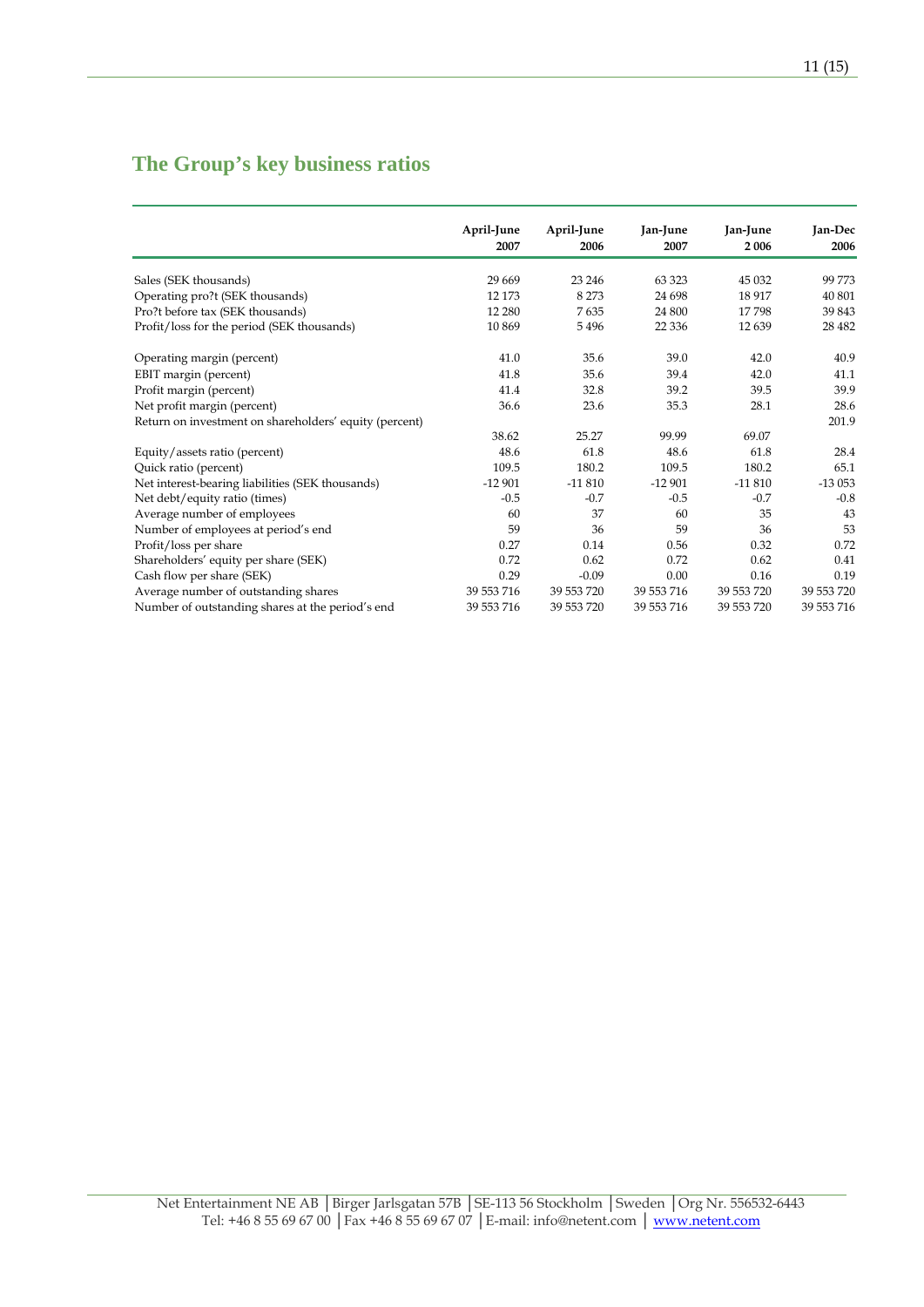|                                                                                                 | Share capital | Other capital<br>contributions               | <b>Reserves</b> | Accumulated<br>profit/loss inc.<br>profit/loss for<br>the year | Total equity      |
|-------------------------------------------------------------------------------------------------|---------------|----------------------------------------------|-----------------|----------------------------------------------------------------|-------------------|
| Opening equity, 1 January 2007                                                                  | 1 1 8 7       | 34 204                                       | $-232$          | $-19069$                                                       | 16 090            |
| Translation differences for the year                                                            |               |                                              | 51              |                                                                | 51                |
| Total changes in value recognized directly in equity, excl. transactions<br>with company owners |               |                                              | 51              |                                                                | 51                |
| Profit/loss for the year                                                                        |               |                                              |                 | 22 3 36                                                        | 22 3 36           |
| Total changes in value, excl. transactions with company<br>owners                               |               |                                              | 51              | 22 3 3 6                                                       | 22 3 8 7          |
| Stock dividend<br>Dividend                                                                      | 4             | -4                                           |                 | -9889                                                          | -9889             |
| Closing equity 31 March 2007                                                                    | 1191          | 34 200                                       | $-181$          | $-6622$                                                        | 28 5 88           |
|                                                                                                 |               | Other capital<br>Share capital contributions | <b>Reserves</b> | Accumulated<br>profit/loss inc.<br>profit/loss for<br>the year | Total equity      |
| Opening equity, 1 January 2006<br>Translation differences for the year                          | 1 0 2 1       | 34 204                                       | $-298$          | $-23096$                                                       | 12 1 29<br>$-298$ |
| Total changes in value recognized directly in equity, excl. transactions<br>with company owners |               |                                              | $-298$          |                                                                | $-298$            |
| Profit/loss for the year                                                                        |               |                                              |                 | 12639                                                          | 12639             |
| Total changes in value, excl. transactions with company<br>owners                               |               |                                              | $-298$          | 12 639                                                         | 12 341            |
| Closing equity 30 June 2007                                                                     | 1021          | 34 204                                       | $-298$          | $-10457$                                                       | 24 470            |

# **Change in equity for the period for the Group**

There is no minority interest in the Group. All equity is therefore attributed to parent company shareholders.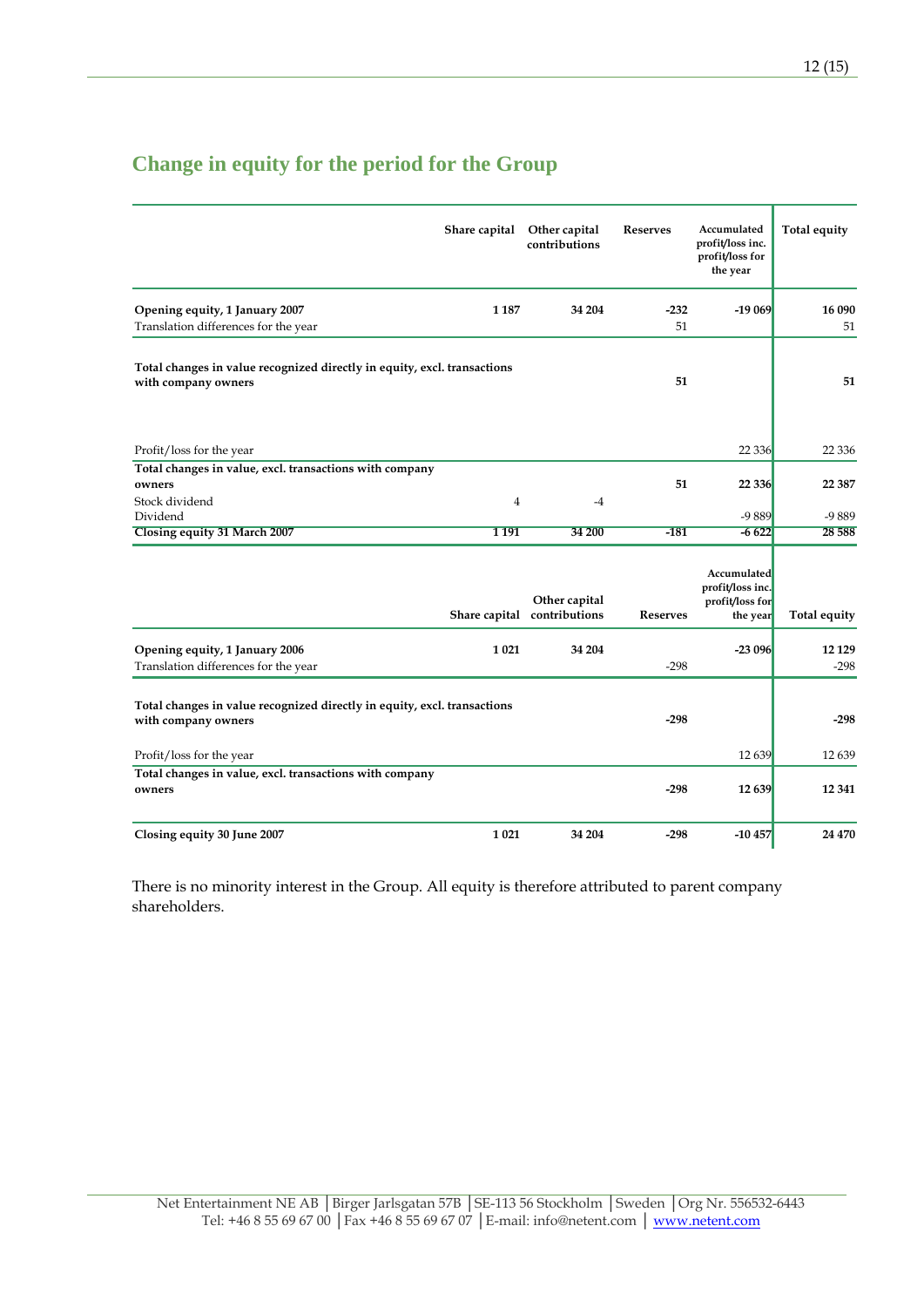# **Cash flow statement summary for the Group**

|                                                        | Jan-June | Jan-June<br>2006 | Jan-Dec<br>2006 |
|--------------------------------------------------------|----------|------------------|-----------------|
|                                                        | 2007     |                  |                 |
| Cash flows from operating activities before changes in | 26 209   | 14 760           | 43723           |
| working capital                                        |          |                  |                 |
| Changes in working capital                             | $-10677$ | $-2908$          | $-7341$         |
| Cash flow from operating activities                    | 15 5 32  | 11852            | 36 382          |
| Acquisition of intangible assets                       | $-4620$  | $-3761$          | $-14560$        |
| Acquisition of property, plant, and equipment          | $-1331$  | $-1778$          | $-4461$         |
| Sales of property, plant, and equipment                | $\Omega$ |                  | 190             |
| Divestment of shares and participating interests,      |          |                  |                 |
| subsidiary                                             |          |                  |                 |
| Divestment of other financial assets                   |          |                  | $-8$            |
| Change in long-term receivables                        |          | $-37$            | 278             |
| Cash flow from investing activities                    | $-5951$  | $-5576$          | $-18,561$       |
| Dividends paid                                         | $-9888$  |                  | $-9889$         |
| Cash flows from financing activities                   | $-9888$  |                  | -9889           |
| <b>Exchange rate differences</b>                       | 154      | $\bf{0}$         | $-414$          |
| Cash flow for the period                               | $-153$   | 6 2 7 6          | 7518            |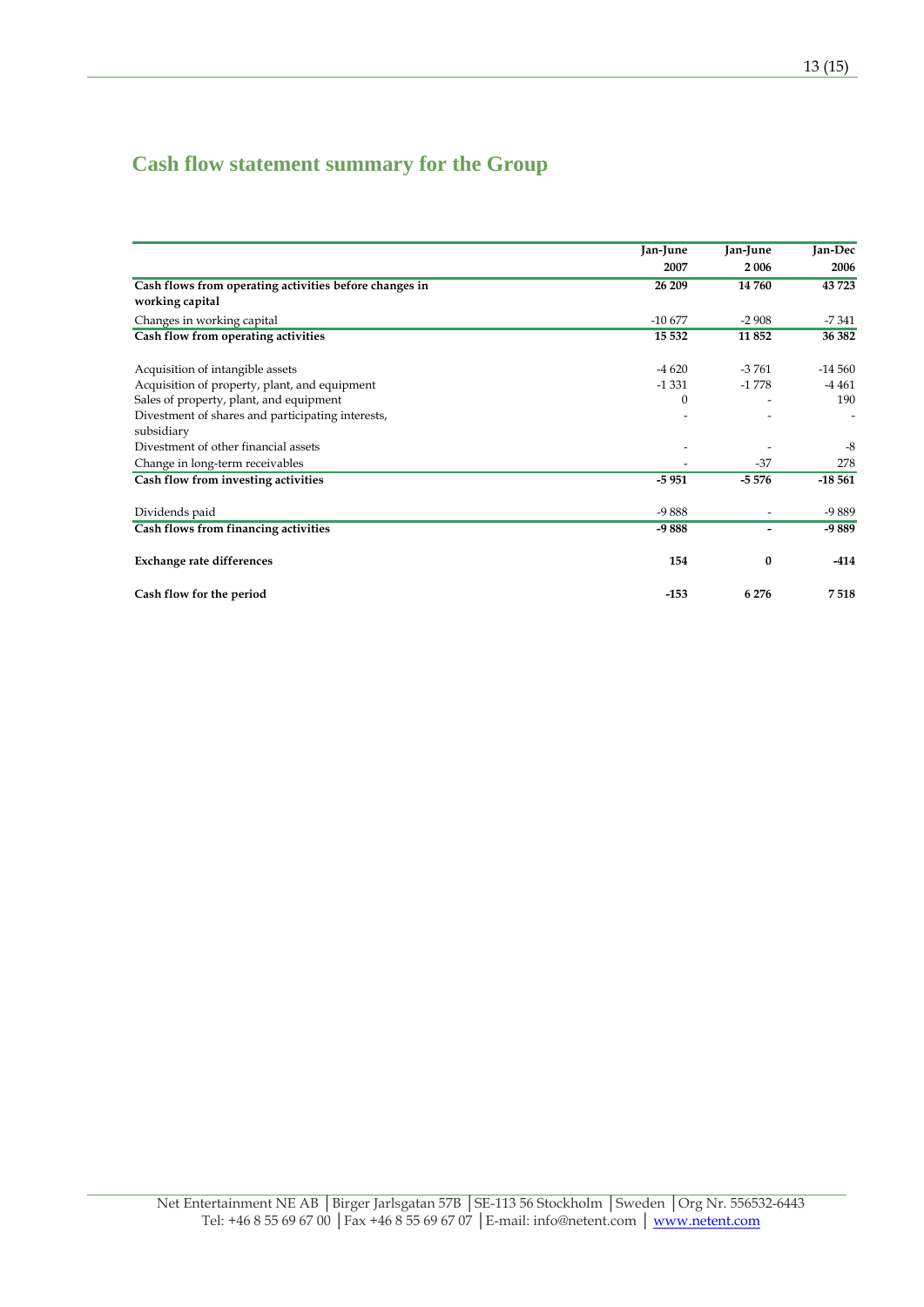### **Definitions**

#### **Acid test ratio**

Current assets divided by current liabilities, including proposed but not yet adopted dividends.

### **Average number of employees**

The number of employees converted into full-time equivalents.

### **Cash flow per share**

Cash flow for the year, divided by the weighted average number of shares outstanding during the year, adjusted for additional shares in the event of conversion of outstanding warrants.

### **EBIT margin**

Operating profit/loss plus financial income, divided by revenues for the period.

#### **Equity/assets ratio**

Equity at the end of period as a percentage of total assets at the end of period.

### **Net debt/equity ratio (times)**

Net of interest-bearing earnings and liabilities minus financial assets incl. cash and cash equivalents divided by shareholder's equity.

### **Net interest-bearing liabilities**

Net of interest-bearing earnings and liabilities minus financial assets incl. cash and cash equivalents.

### **Net profit margin**

Profit/loss after tax, divided by revenues for the period.

**Number of employees at end of year** 

The number of employees at the last monthly wage-payment day.

### **Operating margin**

Operating profit/loss, divided by revenues for the period.

#### **Outstanding number of shares**

The number of shares outstanding at the end of the respective period, adjusted for bonus issue and share split. **Profit margin** 

Profit/loss after financial items, divided by revenues for the period.

### **Profit/loss per share**

Profit/loss after tax divided by the average number of shares outstanding during the period.

#### **Return on investment on shareholders' equity**

Year's profit/loss divided by average shareholder equity for the period.

**Shareholders' equity per share** 

Shareholders' equity divided by the number of shares outstanding at the end of the period.